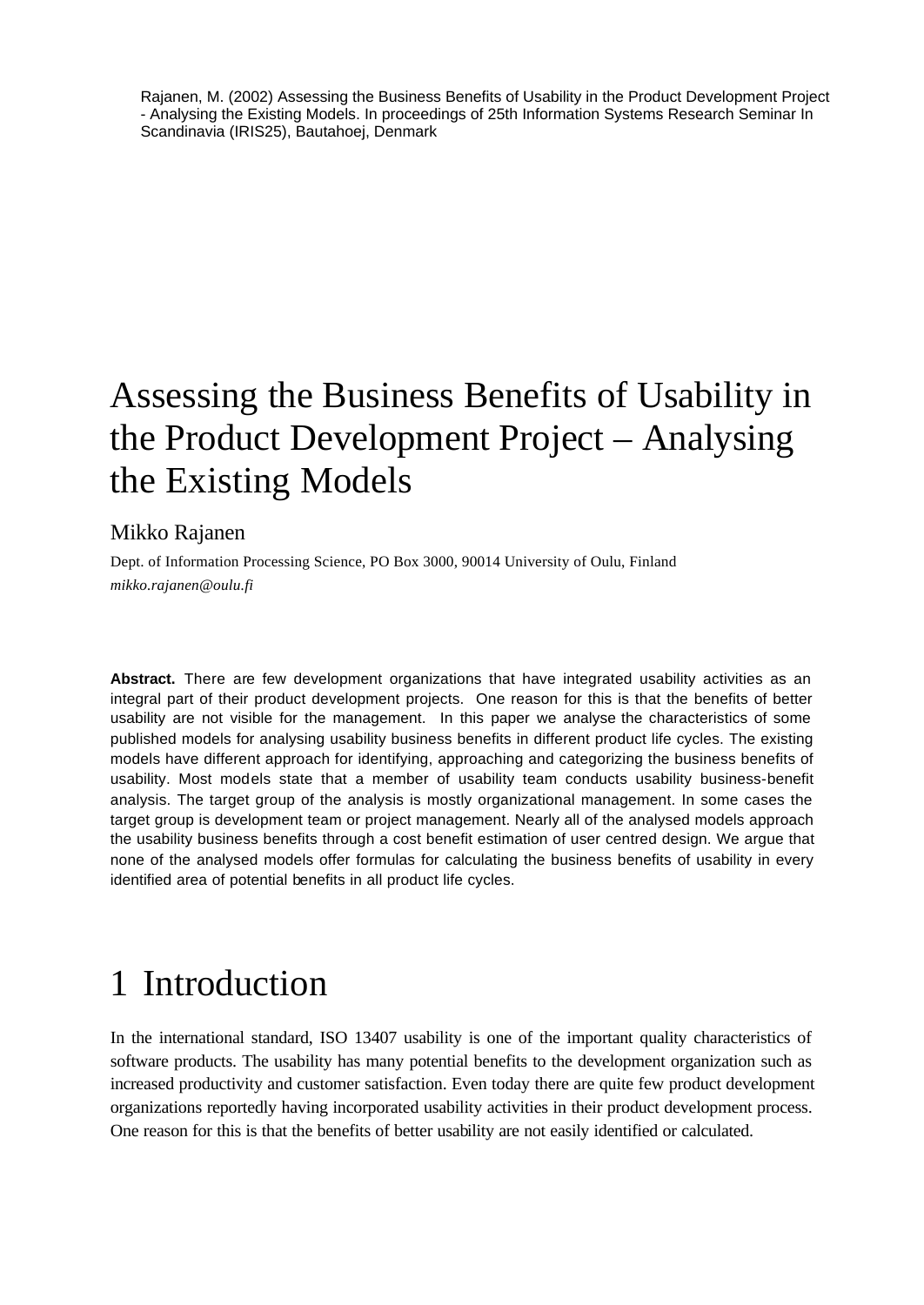The business management support for usability activities is crucial in product development organizations. The development management is often seeing the usability activities as a potential risk to the deadline of their projects. It is difficult to implement the usability activities into development projects without the support of the business management. The business level support for usability activities in the development projects is better achieved if the business benefits of better usability can be identified and calculated. Our research focus in the KESSU-project is to analyse the usability business benefits in a product development project. Our research approach for this analysis is the traditional usability cost-benefit analysis with mathematical formulas. In the usability cost-benefit analysis of the usability activities in a product development project the expected costs (e.g., personnel costs) and the benefits (e.g., lower training costs) are identified and quantified (Karat 1994).

There are many published models for calculating the usability business benefits today. There are some differences in how those models approach the usability business benefits. There has been some discussion in publications about the potential business benefits of usability, but most of them are focused in case studies of usability business benefit or overall aspect of usability business-benefit analysis. Currently there are no publications analysing the existing usability business benefit models. In this research we analysed the differences and characteristics between some of the published models in different product life cycles.

### 2 Overview of Existing Models

There are surprisingly few published models for analysing the business benefits of usability in development projects. Most of the existing usability business benefit models analysed in this paper were selected from the book *Cost-Justifying Usability* by Bias and Mayhew. This book was published in 1994, but it is still the best source of different usability business benefit models. The analysed models from *Cost-Justifying* Usability were selected into this report because we view that they represent best the variety of different views for usability business benefits.

Bevan has published one usability business benefit analyse model in TRUMP-report. The model was selected for this analysis because it was the latest published business benefit model and it has slightly different point of view for different business benefits of usability. The model also estimates the potential usability business benefits in four different product life cycles while other analysed models do not have that clear point of view about benefits in product life cycles.

#### 2.1 Ehrlich and Rohn

Ehrlich and Rohn analyse the potential business benefits of better usability from point of view of vendor company, corporate customer and end user. They state that by incorporating the usability activities into product development project both the company itself and its customers gain benefits from certain areas. When compared to other business benefit models analysed in this paper, Ehrlich and Rohn present the most comprehensive discussion about different aspects of usability business benefits. They do not clearly present an overall formula for calculating the value of usability benefits.

According to Ehrlich and Rohn the vendor company can identify benefits from three areas: increased sales, reduced support costs and reduced development costs. In some cases the link between better usability and increased sales can be found, but usually it can be difficult to relate the impact of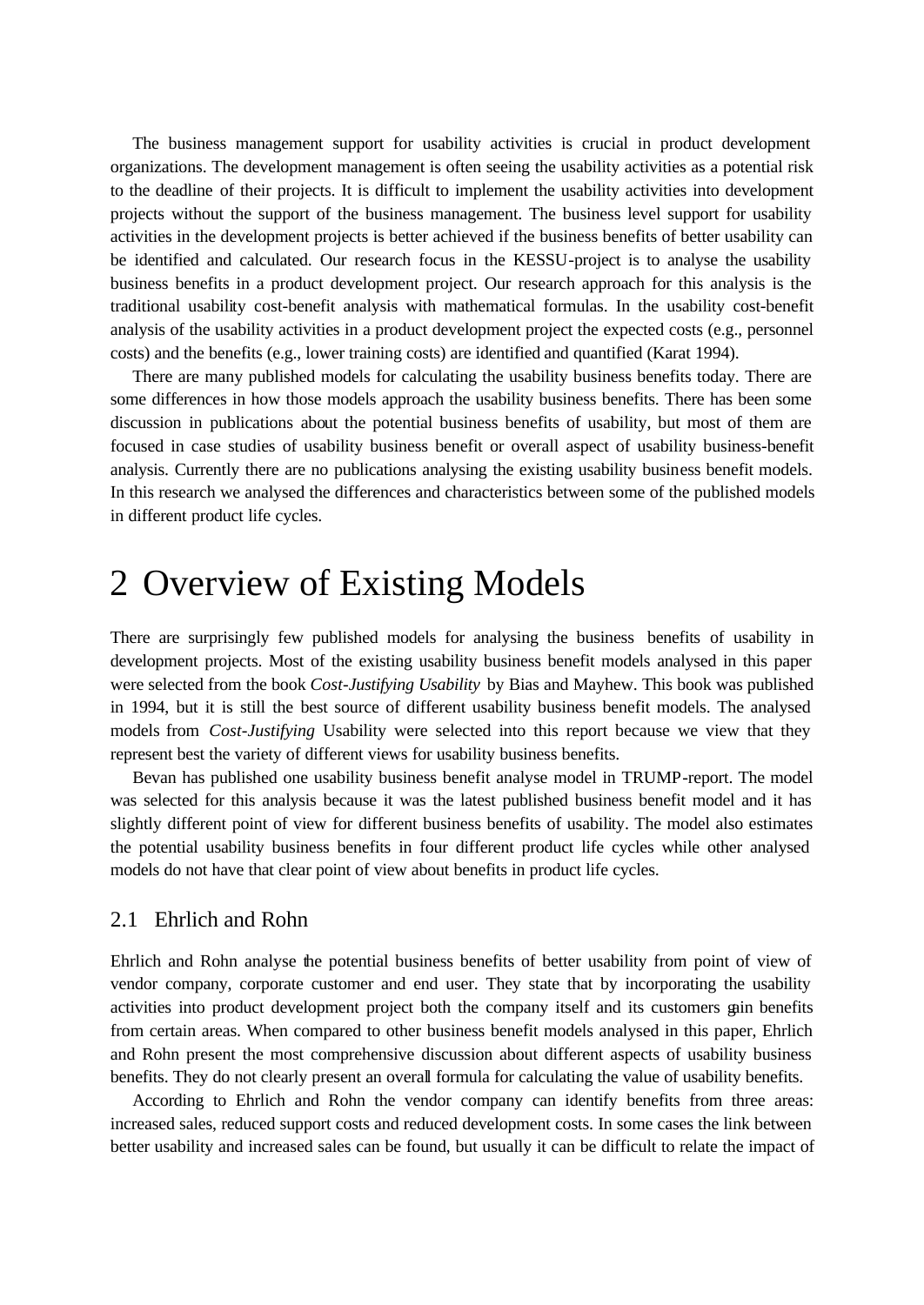better usability directly to increased sales. One way to identify the impact of usability to sales is to analyse how important role does the usability have in buying decision.

The cost of product support can be surprisingly high if there is a usability problem in important product feature and the product has lots of users. Better usability has direct impact to the need of product support and therefore great savings can be made through less need for support. By focusing for better product usability and using usability techniques the vendor company can cut development time and costs. The corporate customer can expect benefits when more usable product reduces time the end users need training. In addition of official training there are also hidden costs for peer-support. End users often seek help from their expert colleagues, who therefore suffer in productivity.

End users are the final recipients of more usable product. According to Ehrlich and Rohn the increased usability can result higher productivity, reduced learning time and greater work satisfaction for end user. The end-user can benefit from higher productivity when the most frequent tasks take less time.

#### 2.2 Bevan

Bevan estimates the potential business benefits of better usability to the organization during development, sales, use and support. The vendor can gain business benefits in development, sales and support. Customer can benefit in use and support. When system is developed for in-house use the organization can identify benefits in development, use and support. In each category, there are a number of possible individual benefits where savings or increased revenue can be identified. The total amount of benefit from better usability can be calculated by adding all identified individual benefits together. Bevan discusses mainly about usability benefits through increased sales, less need for training and increased productivity. Benefits through decreased development time are identified but they are not discussed in detail.

#### 2.3 Karat

Karat is approaching the usability business benefits through cost-benefit calculation of human factors work. This viewpoint is different from other analysed usability business benefit models. There are some examples of identified potential benefits. They are increased sales, increased user productivity and decreased personnel costs through smaller staff turnover. The development organization can gain benefits when better usability gives competitive edge and therefore increases product sales. Customer organization can gain benefits when end user productivity is increased through reduced task time and when better usability reduces staff turnover. Karat describes a usability cost-benefit analysis of three steps. In the first step all expected costs and benefits are identified and quantified. In the second step the costs and benefits are categorized as tangible and intangible. The intangible costs and benefits are not easily measured, so they are moved into separate list. The third step is to determine financial value for all tangible costs and benefits.

#### 2.4 Mayhew and Mantei

Mayhew and Mantei say that cost-benefit analysis of usability is best made by focusing the attention on the benefits that are of most interest to the audience for the analysis. The relevant benefit categories for the target audience are then selected and benefits are estimated.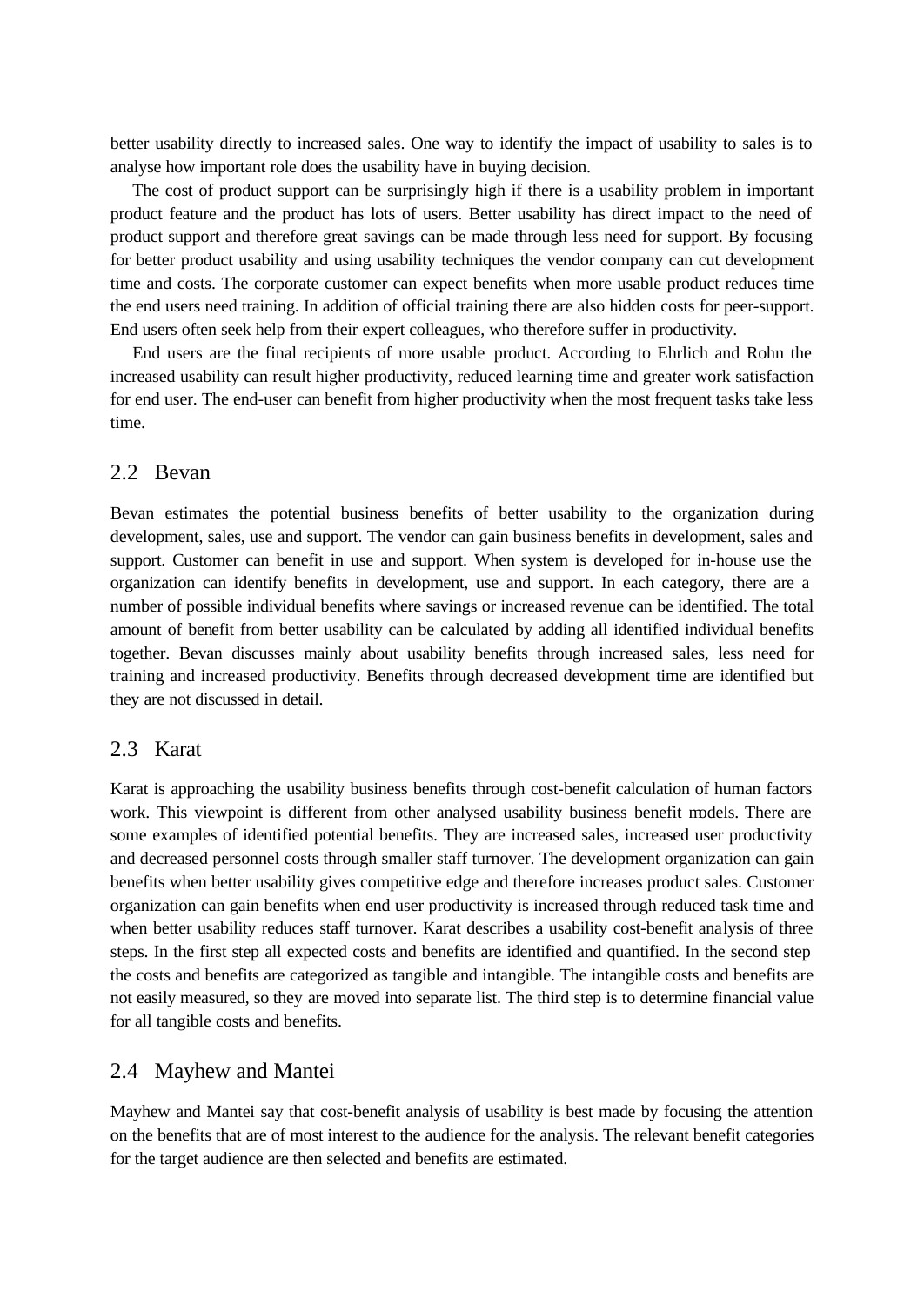Examples of relevant benefit categories are given for vendor company and internal development organization. Vendor company can benefit from increased sales, decreased customer support, making fewer changes in late design life cycle and reduced cost of providing training. The benefits for internal development organization can be estimated from categories of increased user productivity, decreased user errors, decreased training costs, making less changes in late design life cycle and decreased user support. To estimate each benefit, a unit of measurement is chosen for the benefit. Then an assumption is made concerning the magnitude of the benefit for each unit of measurement. The number of units then multiplies estimated benefit per unit.

#### 2.5 UPAR

Cox, O'Neal and Pendley describe a process for analysing user errors. It is a specialized system for performing causal analysis on user errors. UPAR indicator can be used to compare usability between different products and different versions of a product. The UPAR analysis can be used to prioritise the focus of the usability activities.

UPAR process consists of two levels to measure usability: product level and task level. In the product level the user error service cost is divided by the number of product licenses. The resulting number is the UPAR ratio of that product. The task level analysis is used to find a problem in a portion of the user interface. The task level UPAR analysis consists of four steps: data collection, coding the data for analysis, analysing the coded data and conducting the causal analysis.

In the first step, raw data is collected from service database with problem descriptions and diagnosis information. In the second step, the raw data is coded into format that allows easier review and analysis. In the third step, the coded data is analysed by interdisciplinary team and sorted into clusters. In the fourth step, the causal analysis is conducted and the goal is to understand the exact causes of the user errors.

## 3 Analysing the Models

### 3.1 Usability business benefits in the product development project and phases of product life cycle

We are analysing the differences between models by using the following phases in the product life cycle: development, sales, installation and use (Rajanen 2002). Each phase of product life cycle is divided in few categories of potential usability business benefits (Jokela & Rajanen 2002). Every model is compared against benefit categories to identify different characteristics.

#### 3.1.1 Benefits during development

We identify three different categories of usability business benefits in the development cycle: less need of resources, prioritisation of product features and less need of future redesign. By focusing for better product usability and using usability techniques the vendor company can cut development time and costs. There are reported cases where development time has been cut by 33-50% (Bosert, 1991). From the analysed existing usability business benefit models, Ehrlic & Rohn, Bevan and Mayhew  $\&$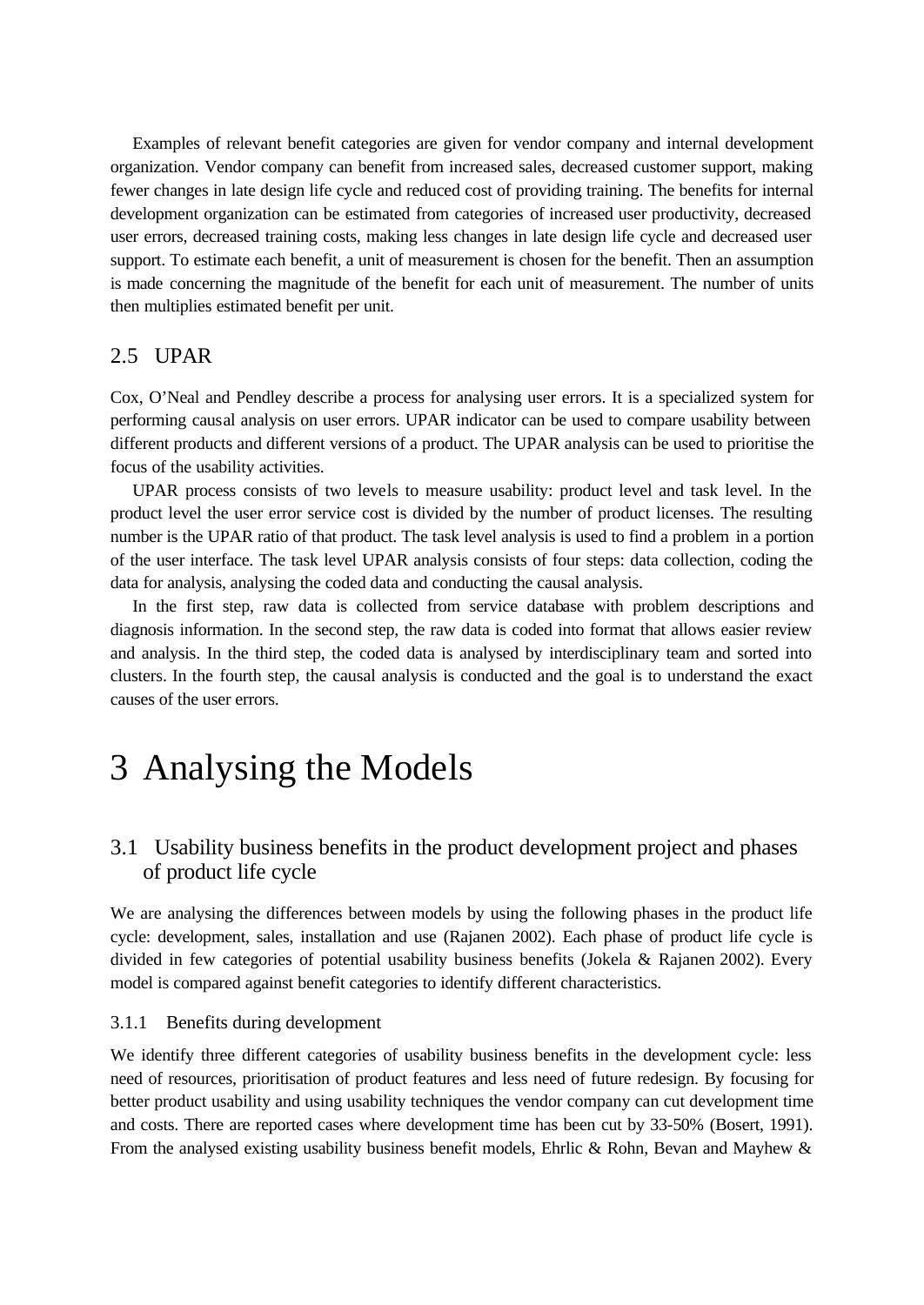Mantei identify the need of fewer resources as one potential benefit. Resources can be development time or personnel to be used. Benefits of le ss late changes were also identified in this category. Available resources should be used in optimal way. Ehrlich & Rohn, Bevan and UPAR identify the ability to prioritise the functionality that is important for customers as one benefit. Only Bevan identifies the reduced need for architectural redesign to make future versions of product easier to use as a potential benefit.

#### 3.1.2 Benefits in sales

We identify two categories of usability business benefits in sales cycle: gaining competitive edge and increased customer loyalty. It is very difficult to estimate the impact of better usability to product sales. However, there are some reported cases, where link between better usability and increased sales can be identified. In one reported case, the revenues grew by 80% when the most serious usability problems were fixed in the second release of a product (Wixon, Jones, 1991). Also the product development usability can speed up the market introduction and acceptance (Conklin, 1991). The benefits of gaining competitive edge by marketing the product easier to use than other products is analysed in all models except UPAR. Increased customer loyalty can result more repeat customers and therefore increased sales. Ehrlich & Rohn and Bevan identify the benefits of customer loya lty.

#### 3.1.3 Benefits in introduction

We identify one category of usability business benefits in installation cycle of the product: less need for end user training. The difference between training for usability-engineered system and a system designed without usability engineering can be even several days (Karat, 1993b). Training of the end user includes official training conducted by development organization or customer organization and unofficial training by skilled peers. Ehrlich & Rohn, Bevan and Mayhew & Mantei identify less need for end user training through better usability as a potential benefit.

#### 3.1.4 Benefits in use

We identify two categories of usability business benefits in the product use: increased productivity and less need for support. The end user can benefit from higher productivity when the most frequent tasks take less time. It is estimated that productivity within the service sector would rise 4-9% annually if every product were designed for usability (Landauer, 1995). Productivity is increased when using more usable products by decreased task time, less rework and greater work satisfaction. All models except UPAR identify the increased productivity as one benefit. Some savings can be made in there is less need for active product support in development or customer organization. All models except Karat identify the less need for product support as a potential benefit.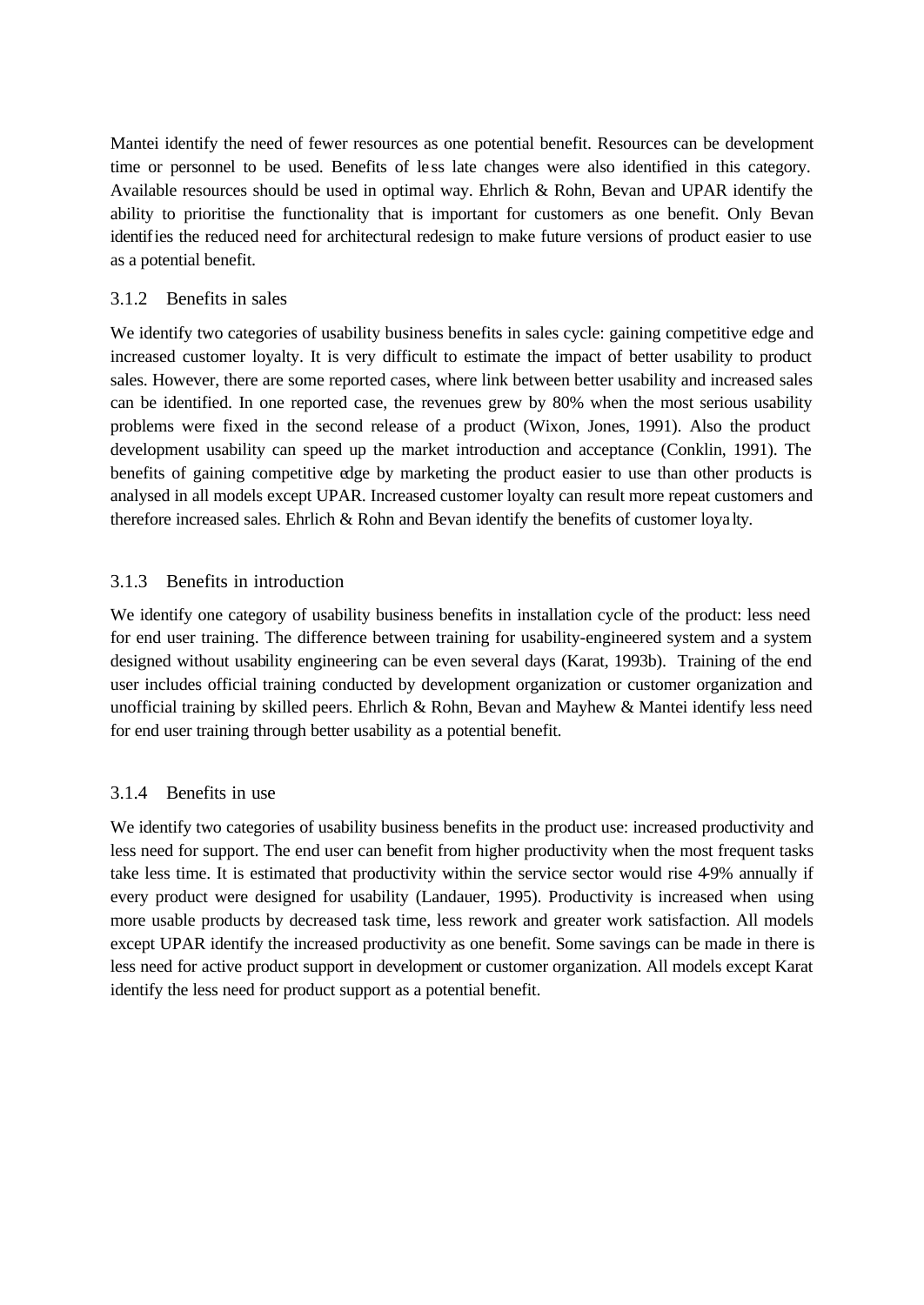#### 3.1.5 Summary

| Life cycle                                                           | Benefit area   | E & R | Bevan | Karat | M & M      | <b>UPAR</b> |  |  |
|----------------------------------------------------------------------|----------------|-------|-------|-------|------------|-------------|--|--|
| Development                                                          | Resources      | XX    | X     |       | <b>XXX</b> |             |  |  |
|                                                                      | Prioritisation | XX    | X     |       |            | X           |  |  |
|                                                                      | Redesign       |       | X     |       |            |             |  |  |
| <b>Sales</b>                                                         | Competition    | XX.   | XX    | XX    | <b>XXX</b> |             |  |  |
|                                                                      | Loyalty        | XX    | XX    |       |            |             |  |  |
| Introduction                                                         | Training       | X     | XX    |       | XXX        |             |  |  |
| Use                                                                  | Productivity   | X     | XX    | XX    | <b>XXX</b> |             |  |  |
|                                                                      | Support        | XX.   | X     |       | <b>XXX</b> | X           |  |  |
| $XXX =$ there is an mathematical formula for calculating the benefit |                |       |       |       |            |             |  |  |

 $XX =$  there is some discussion about benefit

 $X =$  potential benefit is mentioned

- = benefit is not identified

|  | Table 1. Summary of existing usability business benefit models in different phases of product life cycle |  |  |  |  |  |  |  |  |  |
|--|----------------------------------------------------------------------------------------------------------|--|--|--|--|--|--|--|--|--|
|--|----------------------------------------------------------------------------------------------------------|--|--|--|--|--|--|--|--|--|

Mayhew & Mantei have many example formulas for calculating usability business benefits, but there is little discussion about the basis of how those formulas are formed.

### 3.2 Other aspects of existing models

There are some differences in the analysed existing models about who does conduct the usability business-benefit analysis. In some of the models it is clearly stated that usability person does the analysis, but Bevan and Mayhew & Mantei don't bring that subject up at all. There is also variation in the target group of the usability business-benefit analysis. Bevan and UPAR mention the development team as a receiver of the analysis. Karat and Mayhew & Mantei state that the usability business-benefit analysis is made for the management of the development organisation. Ehrlich & Rohn bring up both development team and management as possible target groups. We argue that it is important that the target group of the usability business-benefit analysis is the management to get the managerial support for usability activities in a development project.

|                                                     | E & R | Bevan | Karat | M & M | <b>UPAR</b> |  |  |  |
|-----------------------------------------------------|-------|-------|-------|-------|-------------|--|--|--|
| Conductor of the analysis                           | U     |       | U     |       |             |  |  |  |
| Target group of the analysis                        | M, D  |       | M     | M     |             |  |  |  |
| $U =$ usability person                              |       |       |       |       |             |  |  |  |
| $M =$ management                                    |       |       |       |       |             |  |  |  |
| $D =$ member of development team or project manager |       |       |       |       |             |  |  |  |
| $? =$ unknown                                       |       |       |       |       |             |  |  |  |

**Table 2. Conductors and target groups of analysis in existing models (Rajanen 2002)**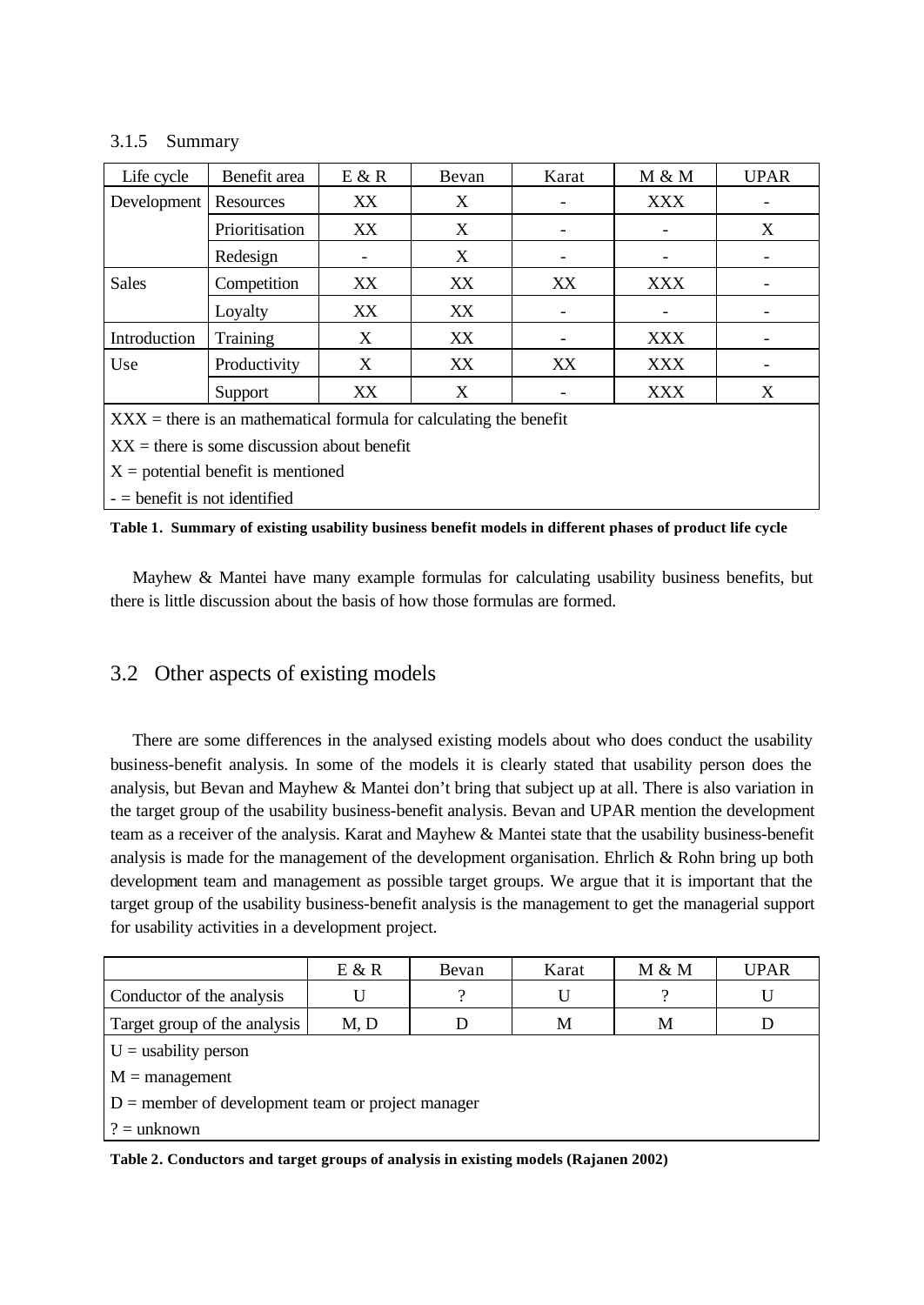All models except UPAR have a cost-benefit analysis approach for usability business benefits. None of the analysed models identify when the usability business-benefit analysis should be conducted in the product development project.

### 4 Conclusions

The analysed models have a slightly different approach for identifying, categorizing and assessing the usability business benefits. Therefore it can be assumed that they are build from different basis and that they are made to fit different specific purposes. Models also have differences in who does the business benefit analysis and what is the target group of that analysis. Three models out of five mention clearly that members of usability team make the analysis. Two of the models do not voice out who is supposed to conduct the analysis. Two models out of five describe clearly that the management level of the development organization is the target group of the analysis. Two models have development team or project level manager as their target group of the analysis (Table 2).

All models excluding UPAR addressed the increased sales of more usable product as one of the benefits. Only Ehrlich & Rohn and Bevan include the increased customer loyalty as a potential business benefit. From all analysed models, only Bevan identifies the savings from reduced cost of future redesign of the architecture to fix usability problems for future versions of the product (Table 1).

The all analysed models approach the usability business benefits through come sort of cost-benefit analysis. The identified benefits of better usability are put against estimated costs of usability activities. Every model except UPAR analyse the costs and benefits of using the user centred design and not the over all benefits of better usability of the product.

We therefore come into conclusion that none of the analysed usability business benefit models cover all identified areas of usability business benefits in product life cycles. Also none of the analysed models provide example formulas to calculate all potential benefits of usability business benefits in different product life cycles. The analysed models see the usability personnel as the conductor of the usability business-benefit analysis and the management as the target group of the analysis.

## 5 Discussion

Analysing the business benefits of better usability is not an easy task. Some of the potential benefits can be estimated quite easily. For example the benefit from less need of product support is rather straightforward to calculate. Some of the potential benefit areas are however quite abstract and therefore it is difficult to estimate those benefits. For example it is very difficult to estimate what impact does better usability have in improved company reputation or reduced staff turnover.

Some of the existing models analyse the business benefits of better usability also from the end user viewpoint. The potential benefits for end users are much more difficult to calculate than benefits for development or customer organizations. The potential benefit areas for end users are harder to assess economically. For example it is hard to estimate the benefit of increased work satisfaction through better usability. It is also very difficult to accurately calculate the amount of benefit from this area.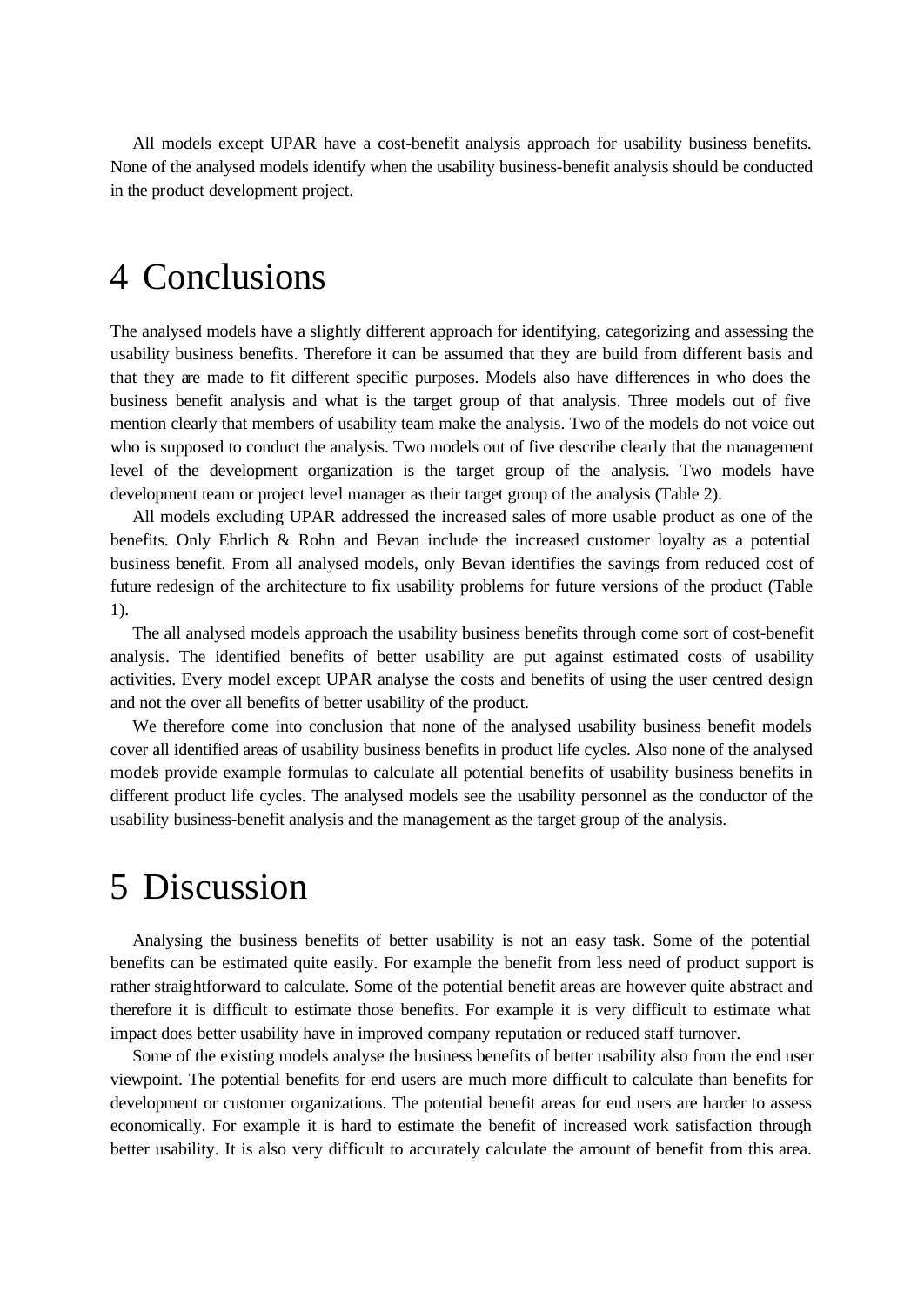Some of the analysed models include the increased work productivity as a benefit for end user. It can be argued that the benefits from increased productivity can be calculated more easily from the viewpoint of the customer organization.

In some existing usability business benefit models the viewpoint for benefits are from point of view of a development project. We view this approach a bit problematic because some of the potential benefits are clearly directed to whole organization. For example it is not very important to reduce support costs to a development project because they are not directly affected by the cost of product support. When the potential business benefits are analysed from organizational point of view, all areas of possible benefits can be fully taken into account.

#### 5.1 Limitations

There are some limitations to be taken into account when making conclusions about this report. First, we analysed the usability business benefit models on the basis of product life cycle s. The type of the product and the nature of the business around the product may have effect for the areas of important usability business benefits. These factors were not taken into account in this report when analysing characteristics of the existing models.

Second, one important function of the usability business-benefit analysis is to gain management support for usability activities in development projects. This function was not included into this analysis.

Third, the analysis of the existing models is very much based on the experience and interpretation of the analyser. Some other researchers may have done the analysing in a different way.

#### 5.2 New research topics

There are some new research topics that we found during our research. First, one very interesting challenge is to identify the indirect effect of better usability when better usability in mission-critical system reduces problems in other systems using it. The analysed models do not identify such benefits, but our experience is that this kind of benefits can be identified in many development organizations.

Second, it is our experience that the further development of an existing system is an area where potential business benefits of better usability could be found. None of the analysed models in this report identify the further development as a possible product life cycle and area of possible benefits.

Third, another interesting area of future research is to find formulas to measure the impact of better usability to development time and resources. The reduction of development time through better usability is reported in some case studies (Jokela  $&$  Rajanen 2002), but the analysed usability business-benefit models did not brought up any clear formula for calculating that impact.

Fourth, the existing models do not take into account that the product support can be important part of the business of the development organization. If the development organization can gain profit by providing product support for end users, the benefit of better usability in product support area is not that straightforward. The published literature does not contain example cases where the product support is part of the business of the development organization.

Fifth, the best time and conductor for the business benefit analysis are not quite clear. The analysis should be conducted before or during the early phases of the development project, because later it is difficult to include the usability activities into already running project. The analyse can be conducted